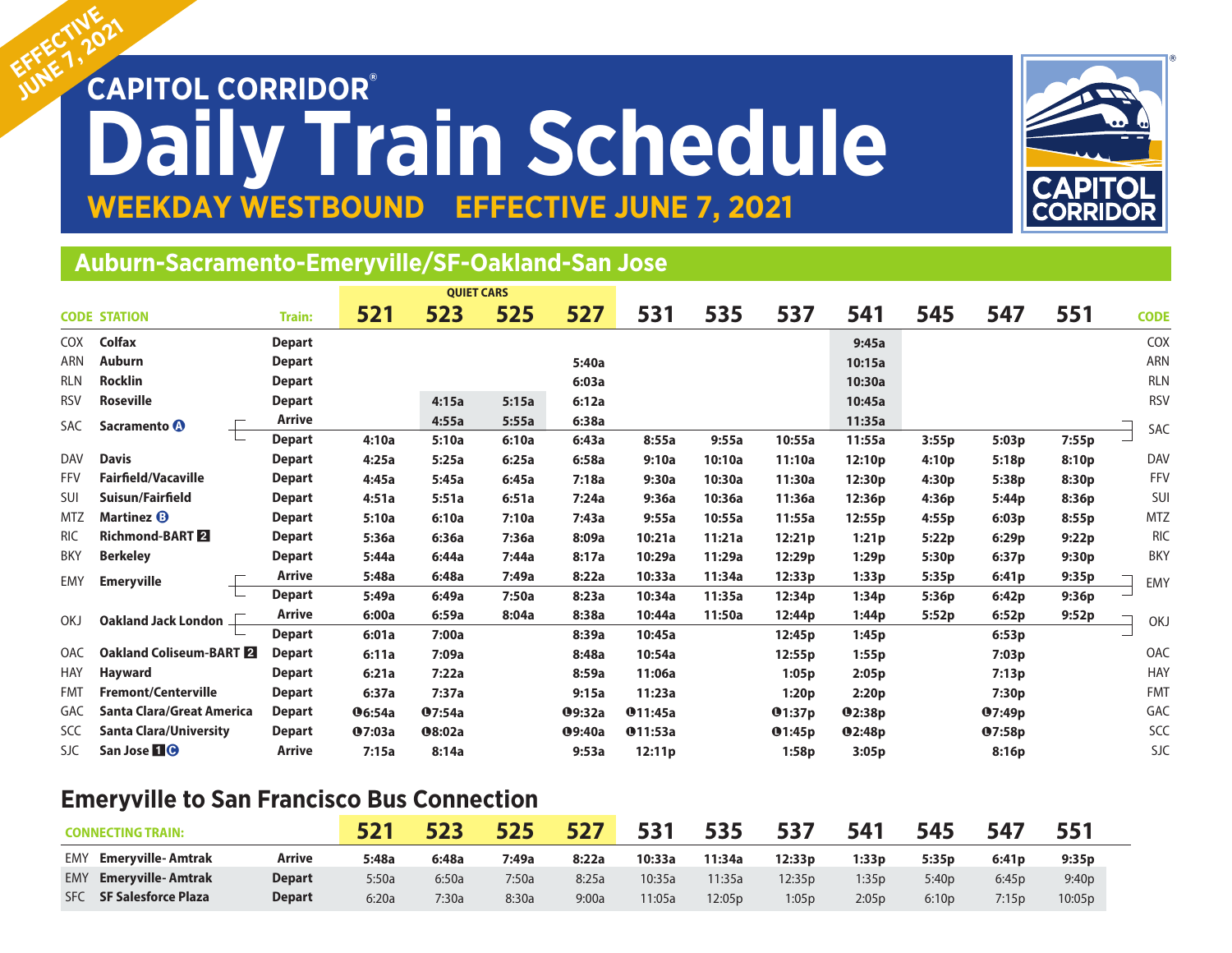# EFFECTIV<sub>2021</sub> **Daily Train Schedule**<br>WEEKDAY EASTBOUND EFFECTIVE JUNE 7, 2021 **EFFECTIVE JUNE 7, 2021 EFFECTIVE**



### **San Francisco - Emeryville Bus Connection**

| <b>SF Salesforce Plaza</b><br><b>SFC</b> | Depart        | 4:45a | 5:40a | 6:55a | 8:00a | 9:25a  | 11:45a | 2:35p | 3:35p | 4:40p | 5:35p | 6:30p |
|------------------------------------------|---------------|-------|-------|-------|-------|--------|--------|-------|-------|-------|-------|-------|
| <b>Emeryville-Amtrak</b><br>EMY          | <b>Arrive</b> | 5:10a | 6:10a | 7:25a | 8:30a | 9:55a  | 12:15p | 3:05p | 4:05p | 5:15p | 6:10p | 7:05p |
| CONNECTING TRAIN:                        | 520           | 522   | 524   | 526   | 528   | 532    | 536    | 538   | 542   | 544   | 546   |       |
| <b>Emeryville-Amtrak</b><br>EMY          | Depart        | 5:21a | 6:21a | 7:35a | 8:38a | 10:06a | 12:26p | 3:21p | 4:21p | 5:21p | 6:21p | 7:21p |

## **San Jose-Oakland-Emeryville/SF-Sacramento-Auburn**

|                               |                                                                                              |                         | <b>QUIET CARS</b> |       |        |        |                    |              |       |                   |       |                   |                                                                                                                            |
|-------------------------------|----------------------------------------------------------------------------------------------|-------------------------|-------------------|-------|--------|--------|--------------------|--------------|-------|-------------------|-------|-------------------|----------------------------------------------------------------------------------------------------------------------------|
|                               | Train:                                                                                       | 520                     | 522               | 524   | 526    | 528    | 532                | 536          | 538   | 542               | 544   | 546               | <b>CODE</b>                                                                                                                |
| San Jose <b>10</b>            | <b>Depart</b>                                                                                |                         |                   | 6:18a |        | 8:48a  | 11:05a             |              | 3:05p | 4:05p             | 5:05p | 6:05p             | <b>SJC</b>                                                                                                                 |
| <b>Santa Clara/University</b> | <b>Depart</b>                                                                                |                         |                   | 6:24a |        | 8:54a  | 11:11a             |              | 3:11p | 4:11p             | 5:11p | 6:11p             | SCC                                                                                                                        |
| Santa Clara/Great America     | <b>Depart</b>                                                                                |                         |                   | 6:31a |        | 9:01a  | 11:18a             |              | 3:19p | 4:19p             | 5:19p | 6:19p             | GAC                                                                                                                        |
| <b>Fremont/Centerville</b>    | <b>Depart</b>                                                                                |                         |                   | 6:47a |        | 9:18a  | 11:36a             |              | 3:35p | 4:35p             | 5:35p | 6:35p             | <b>FMT</b>                                                                                                                 |
| <b>Hayward</b>                | <b>Depart</b>                                                                                |                         |                   | 7:02a |        | 9:33a  | 11:51a             |              | 3:50p | 4:50 <sub>p</sub> | 5:50p | 6:50p             | <b>HAY</b>                                                                                                                 |
|                               | <b>Depart</b>                                                                                |                         |                   | 7:13a |        | 9:44a  | 12:03p             |              | 4:01p | 5:01p             | 6:01p | 7:01p             | OAC                                                                                                                        |
|                               | Arrive                                                                                       |                         |                   | 7:23a |        | 9:56a  | 12:16p             |              | 4:11p | 5:11p             | 6:11p | 7:11p             |                                                                                                                            |
|                               | <b>Depart</b>                                                                                | 5:12a                   | 6:12a             | 7:24a | 8:29a  | 9:57a  | 12:17 <sub>p</sub> | 3:12p        | 4:12p | 5:12p             | 6:12p | 7:12p             | OKJ<br>EMY<br>BKY<br><b>RIC</b><br><b>MTZ</b><br>SUI<br><b>FFV</b><br><b>DAV</b><br>SAC<br><b>RSV</b><br><b>RLN</b><br>ARN |
|                               | Arrive                                                                                       | 5:20a                   | 6:20a             | 7:34a | 8:37a  | 10:05a | 12:25p             | 3:20p        | 4:20p | 5:20p             | 6:20p | 7:20p             |                                                                                                                            |
|                               | <b>Depart</b>                                                                                | 5:21a                   | 6:21a             | 7:35a | 8:38a  | 10:06a | 12:26p             | 3:21p        | 4:21p | 5:21p             | 6:21p | 7:21p<br>7:25p    |                                                                                                                            |
| <b>Berkeley</b>               | <b>Depart</b>                                                                                | 5:25a                   | 6:25a             | 7:39a | 8:42a  | 10:10a | 12:30p             | 3:25p        | 4:25p | 5:25p             | 6:25p |                   |                                                                                                                            |
| <b>Richmond-BART 2</b>        | <b>Depart</b>                                                                                | 5:32a                   | 6:32a             | 7:46a | 8:49a  | 10:18a | 12:37p             | 3:33p        | 4:32p | 5:32p             | 6:32p | 7:32p             |                                                                                                                            |
| Martinez <sup>®</sup>         | <b>Depart</b>                                                                                | 5:58a                   | 6:58a             | 8:13a | 9:16a  | 10:45a | 1:04p              | 4:00p        | 4:59p | 5:58p             | 6:58p | 7:58p             |                                                                                                                            |
| Suisun/Fairfield              | <b>Depart</b>                                                                                | 6:17a                   | 7:17a             | 8:32a | 9:35a  | 11:04a | 1:23p              | 4:19p        | 5:18p | 6:17p             | 7:17p | 8:17p             |                                                                                                                            |
| <b>Fairfield/Vacaville</b>    | <b>Depart</b>                                                                                | 6:23a                   | 7:23a             | 8:39a | 9:42a  | 11:11a | 1:29p              | 4:26p        | 5:24p | 6:24p             | 7:23p | 8:24p             |                                                                                                                            |
| <b>Davis</b>                  | <b>Depart</b>                                                                                | 6:46a                   | 7:47a             | 9:00a | 10:04a | 11:33a | 1:53p              | 4:49p        | 5:46p | 6:46p             | 7:46p | 8:45p             |                                                                                                                            |
|                               | Arrive                                                                                       | 7:10a                   | 8:10a             | 9:22a | 10:28a | 11:57a | 2:16p              | 5:16p        | 6:06p | 7:10p             | 8:12p | 9:10 <sub>p</sub> | 9:20p                                                                                                                      |
|                               | <b>Depart</b>                                                                                |                         |                   |       |        |        | 2:25p              | 5:25p        | 6:07p | 7:20p             |       |                   |                                                                                                                            |
| <b>Roseville</b>              | <b>Depart</b>                                                                                |                         |                   |       |        |        | Q2:55p             | $\Phi$ 6:05p | 6:32p | Q7:50p            |       | <b>09:50p</b>     |                                                                                                                            |
| <b>Rocklin</b>                | <b>Depart</b>                                                                                |                         |                   |       |        |        | Q3:10p             | $\Phi$ 6:25p | 6:43p | <b>08:05p</b>     |       | Q10:05p           |                                                                                                                            |
| <b>Auburn</b>                 | <b>Depart</b>                                                                                |                         |                   |       |        |        | Q3:35p             | $\Phi$ 6:40p | 7:16p | @8:20p            |       | Q10:20p           |                                                                                                                            |
| <b>Colfax</b>                 | <b>Arrive</b>                                                                                |                         |                   |       |        |        | <b>@3:50p</b>      | No Stop      |       | No Stop           |       | No Stop           | <b>COX</b>                                                                                                                 |
|                               | <b>CODE STATION</b><br>Oakland Jack London -<br><b>Emeryville</b><br>Sacramento <sup>1</sup> | Oakland Coliseum-BART 2 |                   |       |        |        |                    |              |       |                   |       |                   |                                                                                                                            |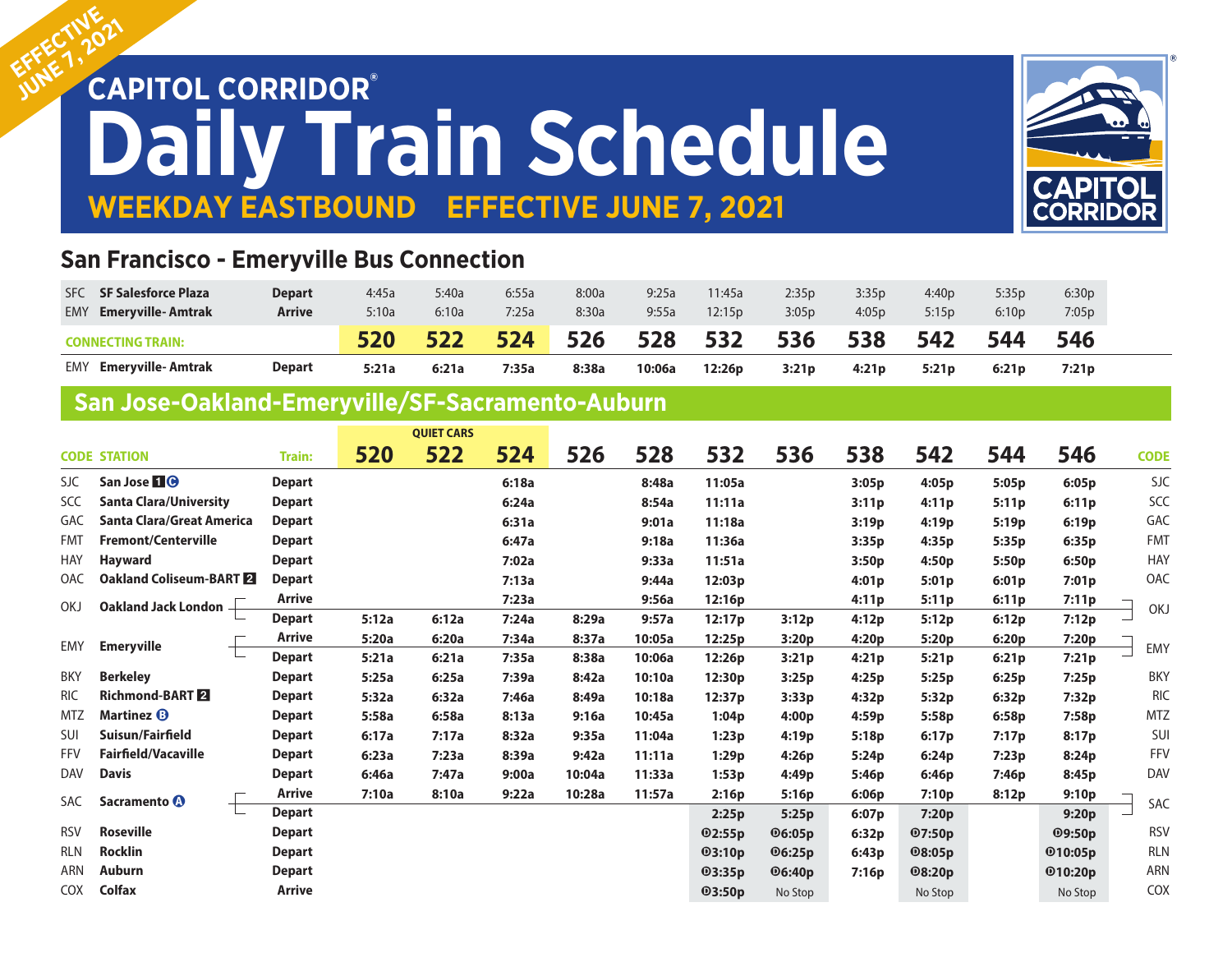# EFFECTIV<sub>2021</sub> **Daily Train Schedule WEEKEND WESTBOUND EFFECTIVE JUNE 7, 2021 EFFECTIVE**



#### **Auburn-Sacramento-Emeryville/SF-Oakland-San Jose**

|            | <b>CODE STATION</b>           | <b>Train:</b> | 723           | 727    | 729             | 737    | 741    | 743                | 745   | 747    | 751               | <b>CODE</b> |
|------------|-------------------------------|---------------|---------------|--------|-----------------|--------|--------|--------------------|-------|--------|-------------------|-------------|
| COX        | <b>Colfax</b>                 | <b>Depart</b> |               |        |                 | 8:45a  |        |                    |       |        |                   | COX         |
| <b>ARN</b> | Auburn                        | <b>Depart</b> |               |        | 7:55a           | 9:15a  |        |                    |       |        |                   | ARN         |
| <b>RLN</b> | <b>Rocklin</b>                | <b>Depart</b> |               |        | 8:18a           | 9:30a  |        |                    |       |        |                   | <b>RLN</b>  |
| <b>RSV</b> | <b>Roseville</b>              | <b>Depart</b> |               |        | 8:27a           | 9:45a  |        |                    |       |        |                   | <b>RSV</b>  |
| SAC        | Sacramento <sup>1</sup>       | Arrive        |               |        | 8:54a           | 10:35a |        |                    |       |        |                   | SAC         |
|            |                               | <b>Depart</b> | 5:55a         | 6:55a  | 8:55a           | 10:55a | 12:55p | 2:55p              | 4:55p | 6:55p  | 8:55p             |             |
| <b>DAV</b> | <b>Davis</b>                  | <b>Depart</b> | 6:10a         | 7:10a  | 9:10a           | 11:10a | 1:10p  | 3:10p              | 5:10p | 7:10p  | 9:10p             | <b>DAV</b>  |
| <b>FFV</b> | <b>Fairfield/Vacaville</b>    | <b>Depart</b> | 6:30a         | 7:30a  | 9:30a           | 11:30a | 1:30p  | 3:30p              | 5:30p | 7:30p  | 9:30p             | FFV         |
| SUI        | Suisun/Fairfield              | <b>Depart</b> | 6:36a         | 7:36a  | 9:36a           | 11:36a | 1:36p  | 3:36p              | 5:36p | 7:36p  | 9:36p             | SUI         |
| <b>MTZ</b> | Martinez <b>B</b>             | <b>Depart</b> | 6:55a         | 7:55a  | 9:55a           | 11:55a | 1:55p  | 3:55p              | 5:55p | 7:55p  | 9:55 <sub>p</sub> | <b>MTZ</b>  |
| <b>RIC</b> | <b>Richmond-BART 2</b>        | <b>Depart</b> | 7:21a         | 8:21a  | 10:21a          | 12:21p | 2:21p  | 4:21p              | 6:21p | 8:21p  | 10:20p            | <b>RIC</b>  |
| <b>BKY</b> | <b>Berkeley</b>               | <b>Depart</b> | 7:29a         | 8:29a  | 10:29a          | 12:29p | 2:29p  | 4:29p              | 6:29p | 8:29p  | 10:28p            | <b>BKY</b>  |
| <b>EMY</b> | <b>Emeryville</b>             | <b>Arrive</b> | 7:33a         | 8:33a  | 10:33a          | 12:33p | 2:33p  | 4:33p              | 6:34p | 8:33p  | 10:33p            | EMY         |
|            |                               | <b>Depart</b> | 7:34a         | 8:34a  | 10:34a          | 12:34p | 2:34p  | 4:34p              | 6:35p | 8:34p  | 10:34p            |             |
| OKJ        | <b>Oakland Jack London</b>    | <b>Arrive</b> | 7:44a         | 8:44a  | 10:44a          | 12:44p | 2:43p  | 4:44p              | 6:52p | 8:42p  | 10:51p            | <b>OKJ</b>  |
|            |                               | <b>Depart</b> | 7:45a         | 8:45a  | 10:45a          | 12:45p | 2:44p  | 4:45p              |       | 8:43p  |                   |             |
| <b>OAC</b> | Oakland Coliseum-BART 2       | <b>Depart</b> | 7:54a         | 8:55a  | 10:54a          | 12:55p | 2:53p  | 4:54p              |       | 8:53p  |                   | OAC         |
| HAY        | <b>Hayward</b>                | <b>Depart</b> | 8:04a         | 9:08a  | 11:07a          | 1:05p  | 3:03p  | 5:04p              |       | 9:06p  |                   | <b>HAY</b>  |
| <b>FMT</b> | <b>Fremont/Centerville</b>    | <b>Depart</b> | 8:19a         | 9:23a  | 11:22a          | 1:21p  | 3:19p  | 5:20p              |       | 9:21p  |                   | <b>FMT</b>  |
| <b>GAC</b> | Santa Clara/Great America     | <b>Depart</b> | <b>08:37a</b> | 9:40a  | <b>0</b> 11:39a | Q1:39p | 3:37p  | <b>05:38p</b>      |       | 9:39p  |                   | GAC         |
| <b>SCC</b> | <b>Santa Clara/University</b> | <b>Depart</b> | 08:45a        | 9:48a  | <b>011:47a</b>  | Q1:47p | 3:45p  | O <sub>5:46p</sub> |       | 9:47p  |                   | SCC         |
| <b>SJC</b> | San Jose <b>10</b>            | <b>Arrive</b> | 9:01a         | 10:02a | 12:03p          | 2:01p  | 3:59p  | 6:03p              |       | 10:01p |                   | <b>SJC</b>  |

### **Emeryville to San Francisco Bus Connection**

| <b>CONNECTING TRAIN:</b>                 | フつつ    | 777   | 729   | 737    | 741                | 743   | 745               | 747   | 751               |        |
|------------------------------------------|--------|-------|-------|--------|--------------------|-------|-------------------|-------|-------------------|--------|
| <b>Emeryville-Amtrak</b><br><b>EMY</b>   | Arrive | 7:33a | 8:33a | 10:33a | 12:33 <sub>p</sub> | 2:33p | 4:33 <sub>p</sub> | 6:34p | 8:33 <sub>p</sub> | 10:33p |
| <b>Emeryville-Amtrak</b><br>EMY          | Depart | 7:35a | 8:35a | 10:35a | 12:35p             | 2:35p | 4:35p             | 6:35p | 8:35p             | 10:35p |
| <b>SFC</b><br><b>SF Salesforce Plaza</b> | Depart | 8:05a | 9:05a | 1:05a  | 1:05p              | 3:05p | 5:05p             | 7:05p | 9:05p             | 11:05p |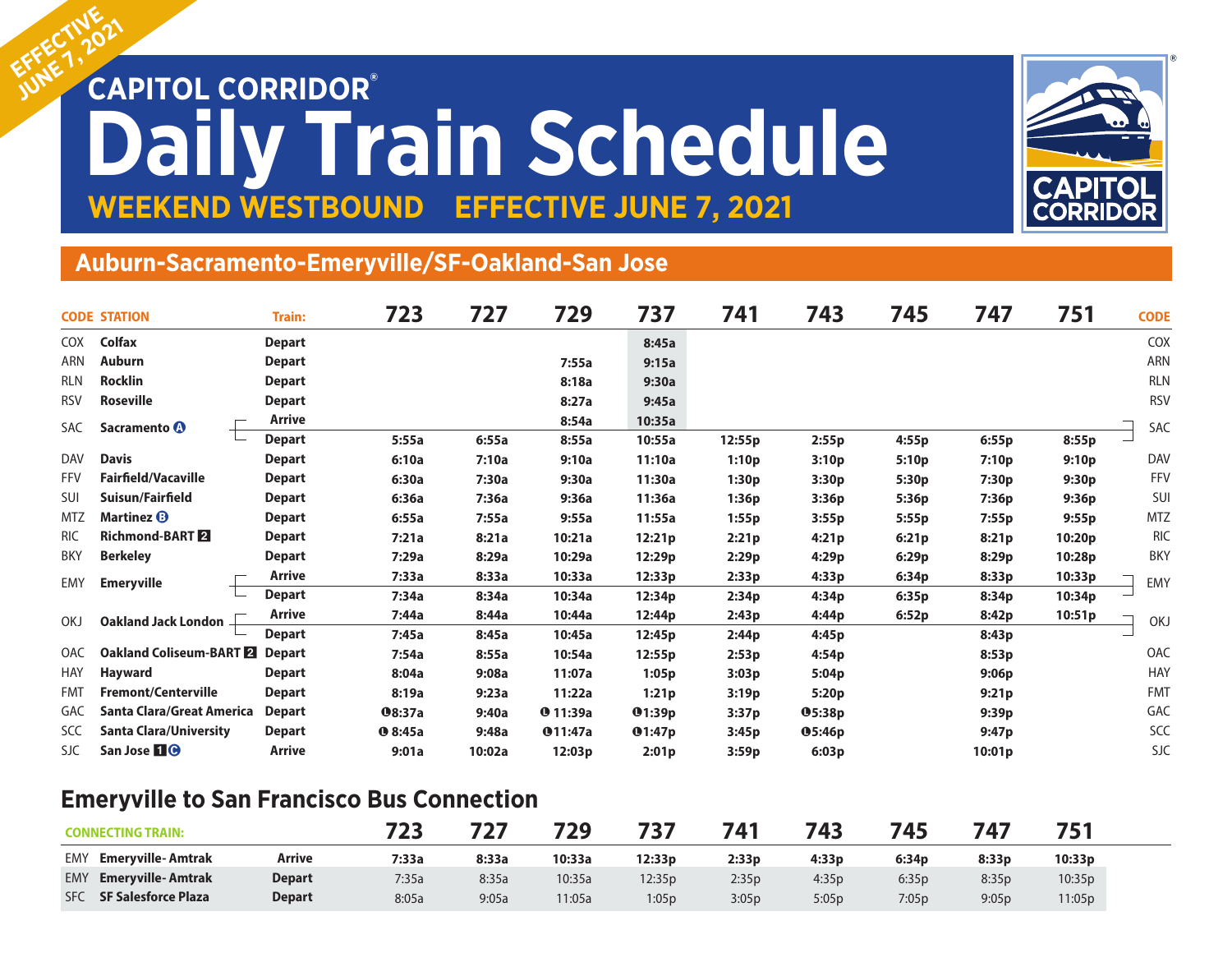# EFFECTIV<sub>2021</sub> **Daily Train Schedule WEEKEND EASTBOUND EFFECTIVE JUNE 7, 2021 EFFECTIVE**



## **San Francisco - Emeryville Bus Connection**

| <b>SF Salesforce Plaza</b><br><b>SFC</b> | Depart        | 6:40a | 8:40a | 10:35a | 1:40p | 3:40p | 5:30p | 6:40p | 7:40p | 8:40p             |
|------------------------------------------|---------------|-------|-------|--------|-------|-------|-------|-------|-------|-------------------|
| <b>Emervville-Amtrak</b><br><b>EMY</b>   | <b>Arrive</b> | 7:10a | 9:10a | 11:05a | 2:10p | 4:10p | 6:05p | 7:10p | 8:10p | 9:10 <sub>p</sub> |
| <b>CONNECTING TRAIN:</b>                 |               | 720   | 724   | 728    | 732   | 736   | 742   | 744   | 746   | 748               |
|                                          |               |       |       |        |       | 4:20p | 6:19p | 7:21p | 8:21p | 9:21p             |

# **San Jose-Oakland-Emeryville/SF-Sacramento-Auburn**

|            | <b>CODE STATION</b>              | <b>Train:</b> | 720   | 724    | 728    | 732           | 736   | 742   | 744   | 746               | 748    | <b>CODE</b>                                                                                                                       |
|------------|----------------------------------|---------------|-------|--------|--------|---------------|-------|-------|-------|-------------------|--------|-----------------------------------------------------------------------------------------------------------------------------------|
| SJC.       | San Jose <b>1 0</b>              | <b>Depart</b> |       | 8:05a  | 10:05a | 1:05p         | 3:05p | 5:05p | 6:05p |                   | 8:05p  | <b>SJC</b>                                                                                                                        |
| SCC        | <b>Santa Clara/University</b>    | <b>Depart</b> |       | 8:11a  | 10:11a | 1:11p         | 3:11p | 5:11p | 6:11p |                   | 8:11p  | SCC                                                                                                                               |
| GAC        | <b>Santa Clara/Great America</b> | <b>Depart</b> |       | 8:18a  | 10:18a | 1:18p         | 3:18p | 5:18p | 6:18p |                   | 8:18p  | GAC                                                                                                                               |
| <b>FMT</b> | <b>Fremont/Centerville</b>       | <b>Depart</b> |       | 8:34a  | 10:34a | 1:34p         | 3:34p | 5:34p | 6:34p |                   | 8:34p  | <b>FMT</b>                                                                                                                        |
| HAY        | <b>Hayward</b>                   | <b>Depart</b> |       | 8:49a  | 10:49a | 1:49p         | 3:49p | 5:50p | 6:49p |                   | 8:49p  | <b>HAY</b>                                                                                                                        |
| <b>OAC</b> | Oakland Coliseum-BART 2          | <b>Depart</b> |       | 9:00a  | 11:00a | 2:00p         | 4:00p | 6:01p | 7:00p |                   | 9:00p  | OAC                                                                                                                               |
| <b>OKJ</b> | Oakland Jack London -            | Arrive        |       | 9:11a  | 11:11a | 2:11p         | 4:10p | 6:09p | 7:11p |                   | 9:11p  |                                                                                                                                   |
|            |                                  | <b>Depart</b> | 7:12a | 9:12a  | 11:12a | 2:12p         | 4:11p | 6:10p | 7:12p | 8:12p             | 9:12p  | <b>OKJ</b><br>EMY<br><b>BKY</b><br><b>RIC</b><br><b>MTZ</b><br>SUI<br>FFV<br><b>DAV</b><br>SAC<br><b>RSV</b><br><b>RLN</b><br>ARN |
| EMY        | <b>Emeryville</b>                | <b>Arrive</b> | 7:20a | 9:20a  | 11:20a | 2:20p         | 4:19p | 6:18p | 7:20p | 8:20p             | 9:20p  |                                                                                                                                   |
|            |                                  | <b>Depart</b> | 7:21a | 9:21a  | 11:21a | 2:21p         | 4:20p | 6:19p | 7:21p | 8:21p             | 9:21p  |                                                                                                                                   |
| <b>BKY</b> | <b>Berkeley</b>                  | <b>Depart</b> | 7:25a | 9:25a  | 11:25a | 2:25p         | 4:24p | 6:23p | 7:25p | 8:25p             | 9:25p  |                                                                                                                                   |
| <b>RIC</b> | <b>Richmond-BART 2</b>           | <b>Depart</b> | 7:32a | 9:32a  | 11:32a | 2:32p         | 4:31p | 6:30p | 7:32p | 8:32p             | 9:32p  |                                                                                                                                   |
| <b>MTZ</b> | Martinez <b>B</b>                | <b>Depart</b> | 7:58a | 9:59a  | 11:58a | 2:58p         | 4:57p | 6:57p | 7:59p | 8:58p             | 9:59p  |                                                                                                                                   |
| SUI        | Suisun/Fairfield                 | <b>Depart</b> | 8:17a | 10:18a | 12:17p | 3:17p         | 5:16p | 7:16p | 8:18p | 9:17p             | 10:19p |                                                                                                                                   |
| <b>FFV</b> | <b>Fairfield/Vacaville</b>       | <b>Depart</b> | 8:23a | 10:25a | 12:23p | 3:23p         | 5:22p | 7:23p | 8:25p | 9:23p             | 10:25p |                                                                                                                                   |
| <b>DAV</b> | <b>Davis</b>                     | <b>Depart</b> | 8:46a | 10:46a | 12:43p | 3:46p         | 5:43p | 7:45p | 8:48p | 9:44 <sub>p</sub> | 10:48p |                                                                                                                                   |
| SAC        | Sacramento <sup>1</sup>          | Arrive        | 9:10a | 11:10a | 1:14p  | 4:15p         | 6:02p | 8:09p | 9:15p | 10:10p            | 11:15p |                                                                                                                                   |
|            |                                  | <b>Depart</b> |       |        |        | 04:25p        | 6:03p |       |       |                   |        |                                                                                                                                   |
| <b>RSV</b> | <b>Roseville</b>                 | <b>Depart</b> |       |        |        | Q4:55p        | 6:26p |       |       |                   |        |                                                                                                                                   |
| <b>RLN</b> | <b>Rocklin</b>                   | <b>Depart</b> |       |        |        | $\Phi$ 5:10p  | 6:35p |       |       |                   |        |                                                                                                                                   |
| ARN        | <b>Auburn</b>                    | <b>Depart</b> |       |        |        | <b>05:35p</b> | 7:06p |       |       |                   |        |                                                                                                                                   |
| <b>COX</b> | <b>Colfax</b>                    | <b>Arrive</b> |       |        |        | <b>05:50p</b> |       |       |       |                   |        | <b>COX</b>                                                                                                                        |